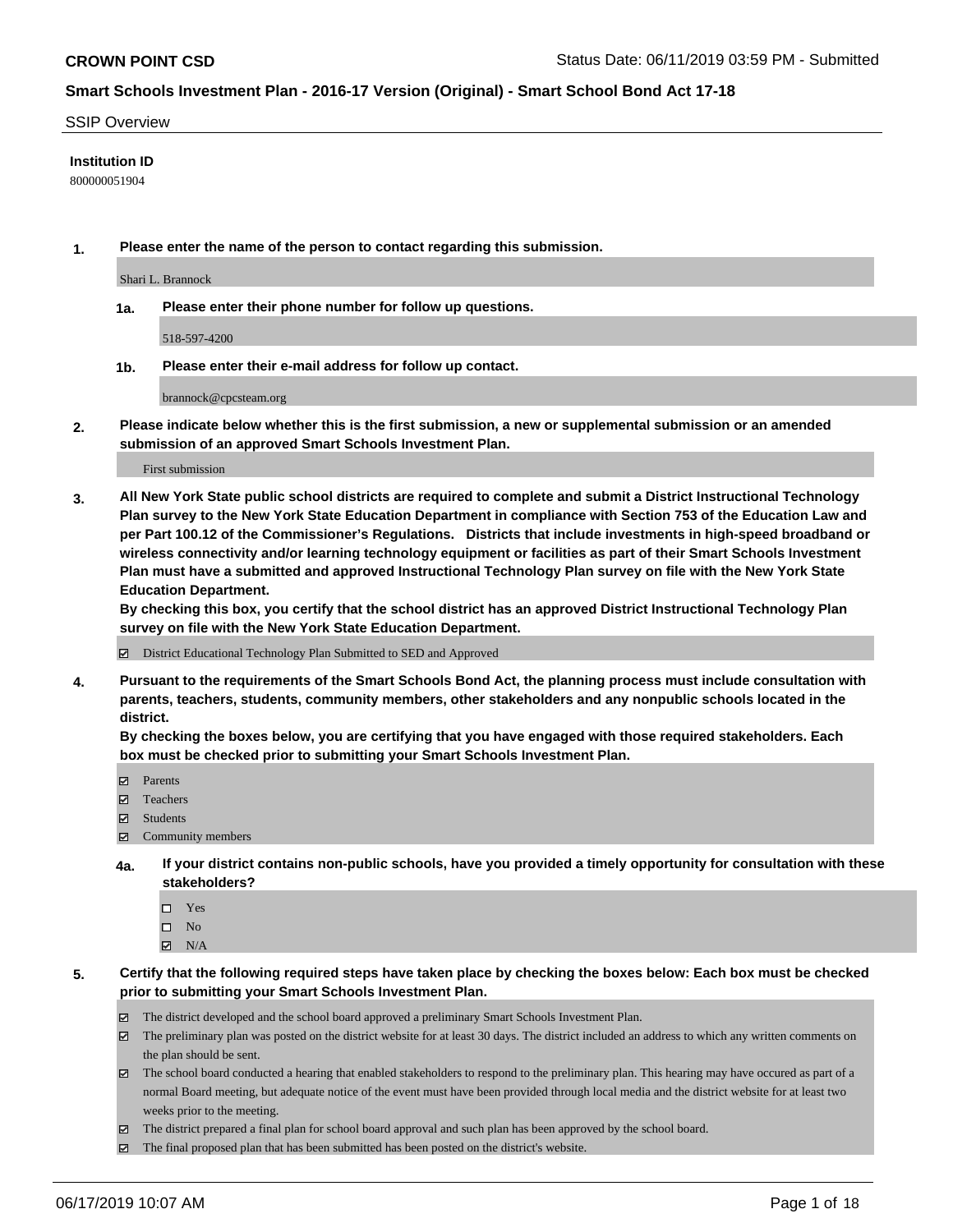SSIP Overview

**5a. Please upload the proposed Smart Schools Investment Plan (SSIP) that was posted on the district's website, along with any supporting materials. Note that this should be different than your recently submitted Educational Technology Survey. The Final SSIP, as approved by the School Board, should also be posted on the website and remain there during the course of the projects contained therein.**

Smart Schools Plan.pptx Smart Schools Goal Instructional Plan numbers Final PDF.pdf Smart Schools Updated Cost Estimates 9-16-17.pdf

**5b. Enter the webpage address where the final Smart Schools Investment Plan is posted. The Plan should remain posted for the life of the included projects.**

www.cpcsteam.org

**6. Please enter an estimate of the total number of students and staff that will benefit from this Smart Schools Investment Plan based on the cumulative projects submitted to date.**

360

**7. An LEA/School District may partner with one or more other LEA/School Districts to form a consortium to pool Smart Schools Bond Act funds for a project that meets all other Smart School Bond Act requirements. Each school district participating in the consortium will need to file an approved Smart Schools Investment Plan for the project and submit a signed Memorandum of Understanding that sets forth the details of the consortium including the roles of each respective district.**

 $\Box$  The district plans to participate in a consortium to partner with other school district(s) to implement a Smart Schools project.

**8. Please enter the name and 6-digit SED Code for each LEA/School District participating in the Consortium.**

| Partner LEA/District | ISED BEDS Code |
|----------------------|----------------|
| (No Response)        | (No Response)  |

**9. Please upload a signed Memorandum of Understanding with all of the participating Consortium partners.**

(No Response)

**10. Your district's Smart Schools Bond Act Allocation is:**

\$410,485

**11. Enter the budget sub-allocations by category that you are submitting for approval at this time. If you are not budgeting SSBA funds for a category, please enter 0 (zero.) If the value entered is \$0, you will not be required to complete that survey question.**

|                                       | Sub-        |
|---------------------------------------|-------------|
|                                       | Allocations |
| School Connectivity                   | 225,759     |
| Connectivity Projects for Communities | 0           |
| Classroom Technology                  | 128,248     |
| Pre-Kindergarten Classrooms           | 0           |
| Replace Transportable Classrooms      | 0           |
| High-Tech Security Features           | 38,478      |
| <b>Totals:</b>                        | 392,485     |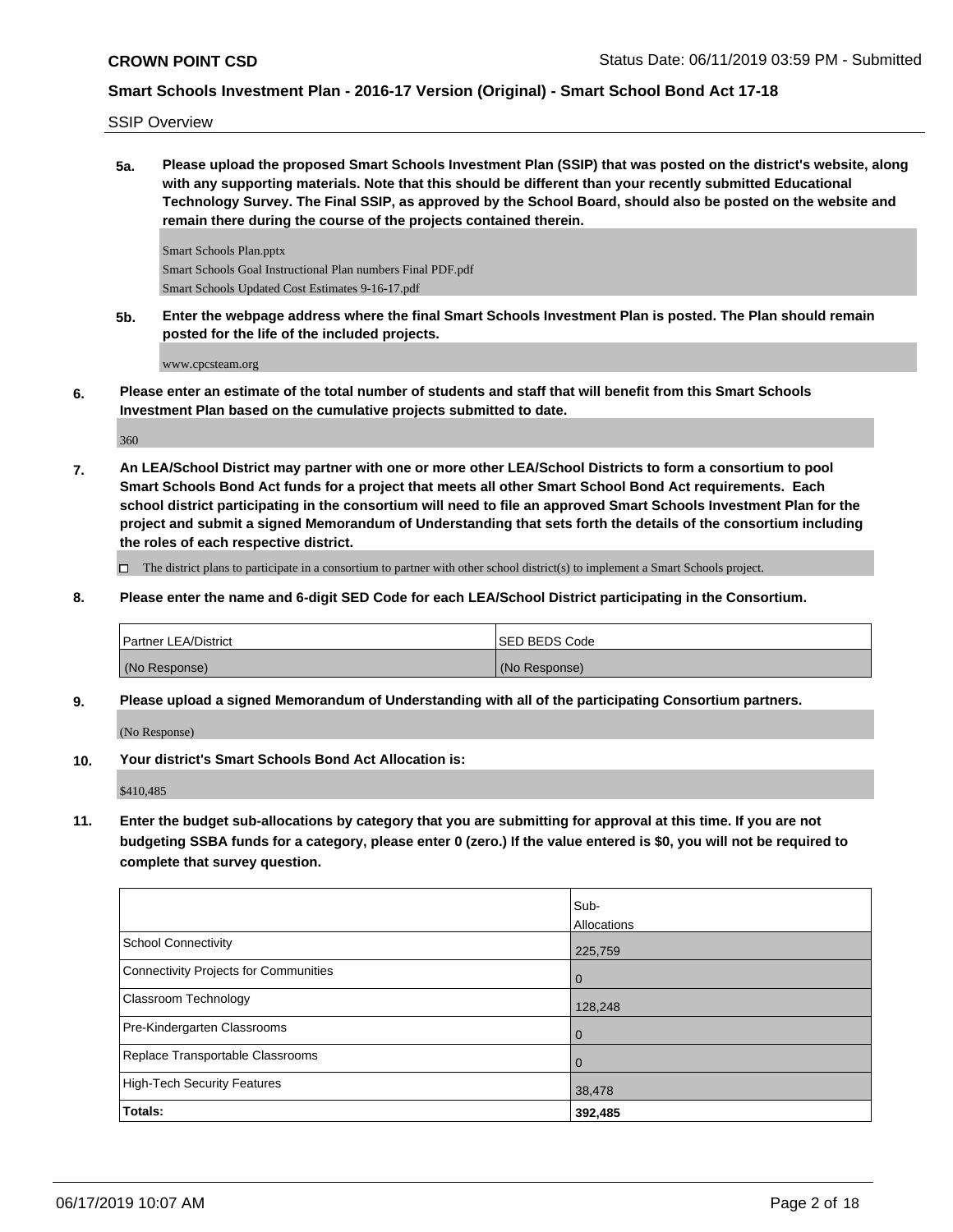School Connectivity

- **1. In order for students and faculty to receive the maximum benefit from the technology made available under the Smart Schools Bond Act, their school buildings must possess sufficient connectivity infrastructure to ensure that devices can be used during the school day. Smart Schools Investment Plans must demonstrate that:**
	- **• sufficient infrastructure that meets the Federal Communications Commission's 100 Mbps per 1,000 students standard currently exists in the buildings where new devices will be deployed, or**
	- **• is a planned use of a portion of Smart Schools Bond Act funds, or**
	- **• is under development through another funding source.**

**Smart Schools Bond Act funds used for technology infrastructure or classroom technology investments must increase the number of school buildings that meet or exceed the minimum speed standard of 100 Mbps per 1,000 students and staff within 12 months. This standard may be met on either a contracted 24/7 firm service or a "burstable" capability. If the standard is met under the burstable criteria, it must be:**

**1. Specifically codified in a service contract with a provider, and**

**2. Guaranteed to be available to all students and devices as needed, particularly during periods of high demand, such as computer-based testing (CBT) periods.**

**Please describe how your district already meets or is planning to meet this standard within 12 months of plan submission.**

Our entire school building currently meets or exceeds the minimum speed standard of 100 Mbps per 1000 students.

**1a. If a district believes that it will be impossible to meet this standard within 12 months, it may apply for a waiver of this requirement, as described on the Smart Schools website. The waiver must be filed and approved by SED prior to submitting this survey.**

 $\Box$  By checking this box, you are certifying that the school district has an approved waiver of this requirement on file with the New York State Education Department.

#### **2. Connectivity Speed Calculator (Required)**

|                         | l Number of<br>Students | Multiply by<br>100 Kbps | Divide by 1000 Current Speed<br>to Convert to<br>Required<br>Speed in Mb | lin Mb | <b>Expected</b><br>Speed to be<br>Attained Within   Required<br>12 Months | <b>Expected Date</b><br>When<br>Speed Will be<br>Met |
|-------------------------|-------------------------|-------------------------|--------------------------------------------------------------------------|--------|---------------------------------------------------------------------------|------------------------------------------------------|
| <b>Calculated Speed</b> | 290                     | 29,000                  | 29                                                                       | 100    | 100                                                                       | currently met                                        |

### **3. Describe how you intend to use Smart Schools Bond Act funds for high-speed broadband and/or wireless connectivity projects in school buildings.**

The Crown Point Central School locally funded a WiFi installation 2 years ago. We plan to use some Smart Schools funding to install additional Access Points that will increase bandwidth to support our additional devices. Also, we would install 3 External Access Points system to support WiFi use for our students and staff. This will allow WiFi use for classes that meet outdoors, sporting events and extracurricular activities. The Crown Point Central School plans to Replace/Upgrade Existing Ethernet in classrooms, including necessary terminations of Network Cabling. Our current system is working and we would like to simply upgrade the cabling. Ours is 19 years old and we would like to plan for future use.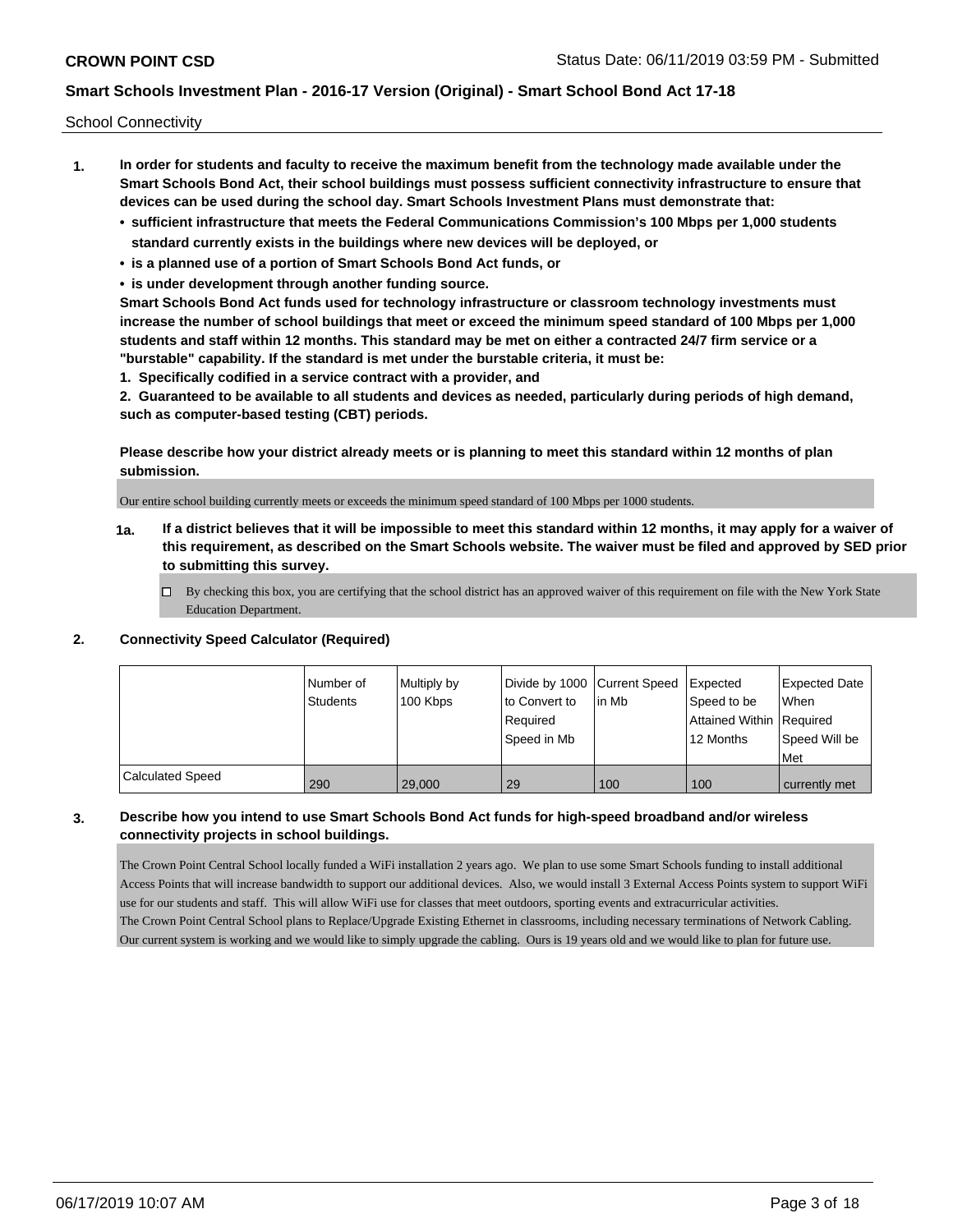School Connectivity

**4. Describe the linkage between the district's District Instructional Technology Plan and the proposed projects. (There should be a link between your response to this question and your response to Question 1 in Part E. Curriculum and Instruction "What are the district's plans to use digital connectivity and technology to improve teaching and learning?)**

There is a direct linkage between the expansion of WiFi Access Points and the District's Instructional Technology Plan. In order to add devices to our current bandwidth and increase the use of Technology in the classroom, we need to complete the proposed connectivity expansion. Improving Teaching and learning and meeting the following goals is the linkage between the Plan and the project:

- establish computer technology concerns as an agenda item for every active curriculum committee
- establish goals and objectives for training in computer technology use
- make computer technology a transparent and effective tool in every classroom
- supply software and hardware appropriate for all curricular areas.
- create a multi-purpose Teaching Tech Lab
- **5. If the district wishes to have students and staff access the Internet from wireless devices within the school building, or in close proximity to it, it must first ensure that it has a robust Wi-Fi network in place that has sufficient bandwidth to meet user demand.**

**Please describe how you have quantified this demand and how you plan to meet this demand.**

As previously stated, we have a WiFi network in place. Adding devices will require an expansion of Access Points for future use in order to ensure that it is robust and has sufficient bandwith to meet user demand. We have an established system that is working now but will not be able to handle planned future use.

**6. As indicated on Page 5 of the guidance, the Office of Facilities Planning will have to conduct a preliminary review of all capital projects, including connectivity projects.**

**Please indicate on a separate row each project number given to you by the Office of Facilities Planning.**

| Project Number        |  |
|-----------------------|--|
| 15-02-03-04-0-001-014 |  |

**7. Certain high-tech security and connectivity infrastructure projects may be eligible for an expedited review process as determined by the Office of Facilities Planning.**

**Was your project deemed eligible for streamlined review?**

No

**8. Include the name and license number of the architect or engineer of record.**

| <b>Name</b>                   | License Number |
|-------------------------------|----------------|
| David Whitford, AES Northeast | 19773          |

**9. If you are submitting an allocation for School Connectivity complete this table. Note that the calculated Total at the bottom of the table must equal the Total allocation for this category that you entered in the SSIP Overview overall budget.** 

|                                            | Sub-       |
|--------------------------------------------|------------|
|                                            | Allocation |
| Network/Access Costs                       | 7,500      |
| <b>Outside Plant Costs</b>                 | l 0        |
| School Internal Connections and Components | 168,746    |
| Professional Services                      |            |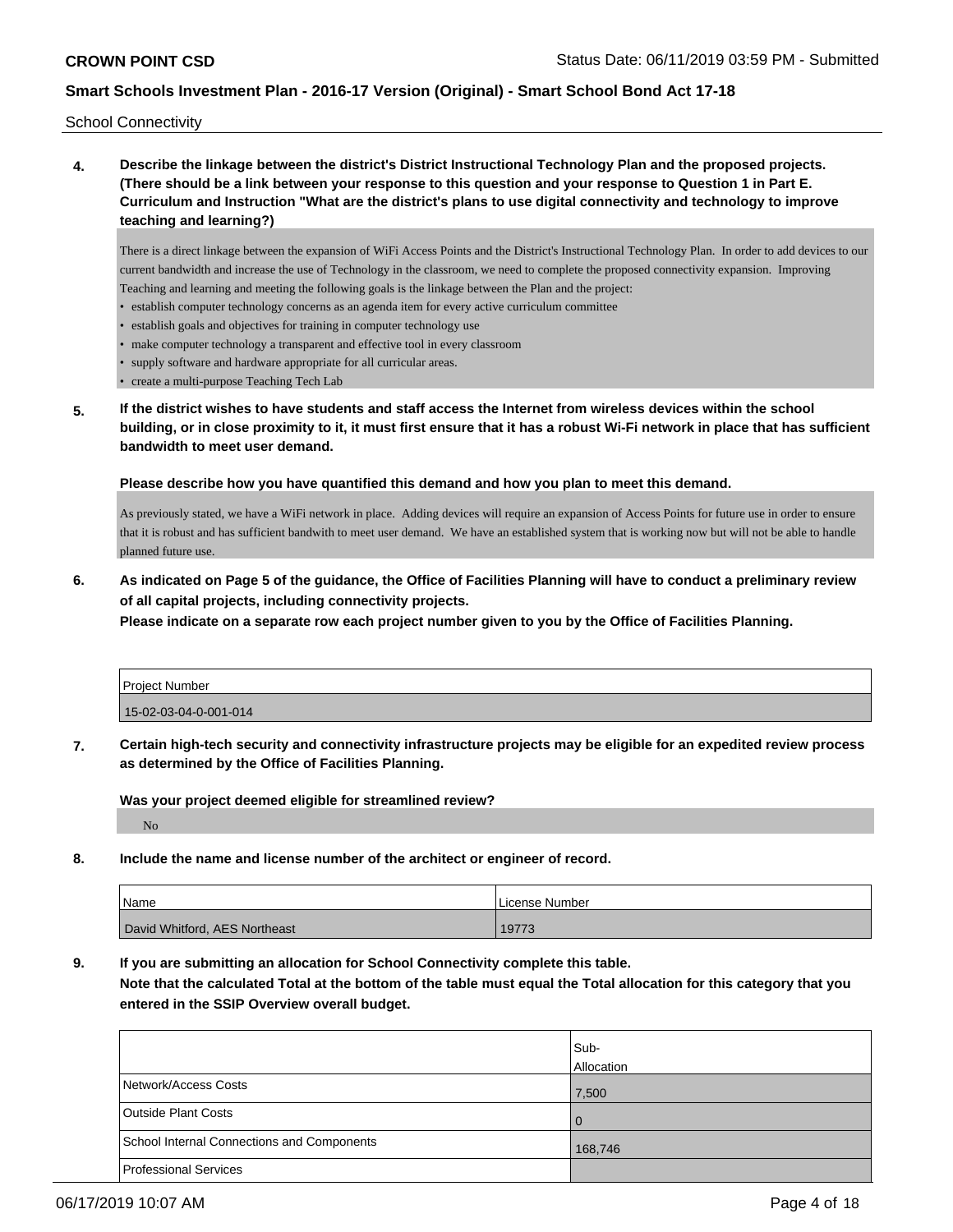School Connectivity

|                     | Sub-<br>Allocation |
|---------------------|--------------------|
|                     | 44,180             |
| Testing             | 0                  |
| Other Upfront Costs | 0                  |
| Other Costs         | 5,333              |
| Totals:             | 225,759            |

**10. Please detail the type, quantity, per unit cost and total cost of the eligible items under each sub-category. This is especially important for any expenditures listed under the "Other" category. All expenditures must be eligible for tax-exempt financing to be reimbursed through the SSBA. Sufficient detail must be provided so that we can verify this is the case. If you have any questions, please contact us directly through smartschools@nysed.gov. NOTE: Wireless Access Points should be included in this category, not under Classroom Educational Technology, except those that will be loaned/purchased for nonpublic schools.**

| Select the allowable expenditure | Item to be purchased                                                                 | Quantity | Cost per Item | <b>Total Cost</b> |
|----------------------------------|--------------------------------------------------------------------------------------|----------|---------------|-------------------|
| type.                            |                                                                                      |          |               |                   |
| Repeat to add another item under |                                                                                      |          |               |                   |
| each type.                       |                                                                                      |          |               |                   |
| <b>Connections/Components</b>    | VOIP/WAP pathways                                                                    | 203      | 782           | 158.746           |
| <b>Connections/Components</b>    | A/V pathways and power wiring                                                        | 50       | 200           | 10.000            |
| Network/Access Costs             | <b>Outdoor Wifi Access Points/State</b><br><b>Contract BridgePoint WAP Equipment</b> | 3        | 2,500         | 7,500             |
| <b>Professional Services</b>     | <b>Architect &amp; Engineer Fees</b>                                                 |          | 44.180        | 44.180            |
| <b>Other Costs</b>               | Contingencies                                                                        |          | 5.333         | 5.333             |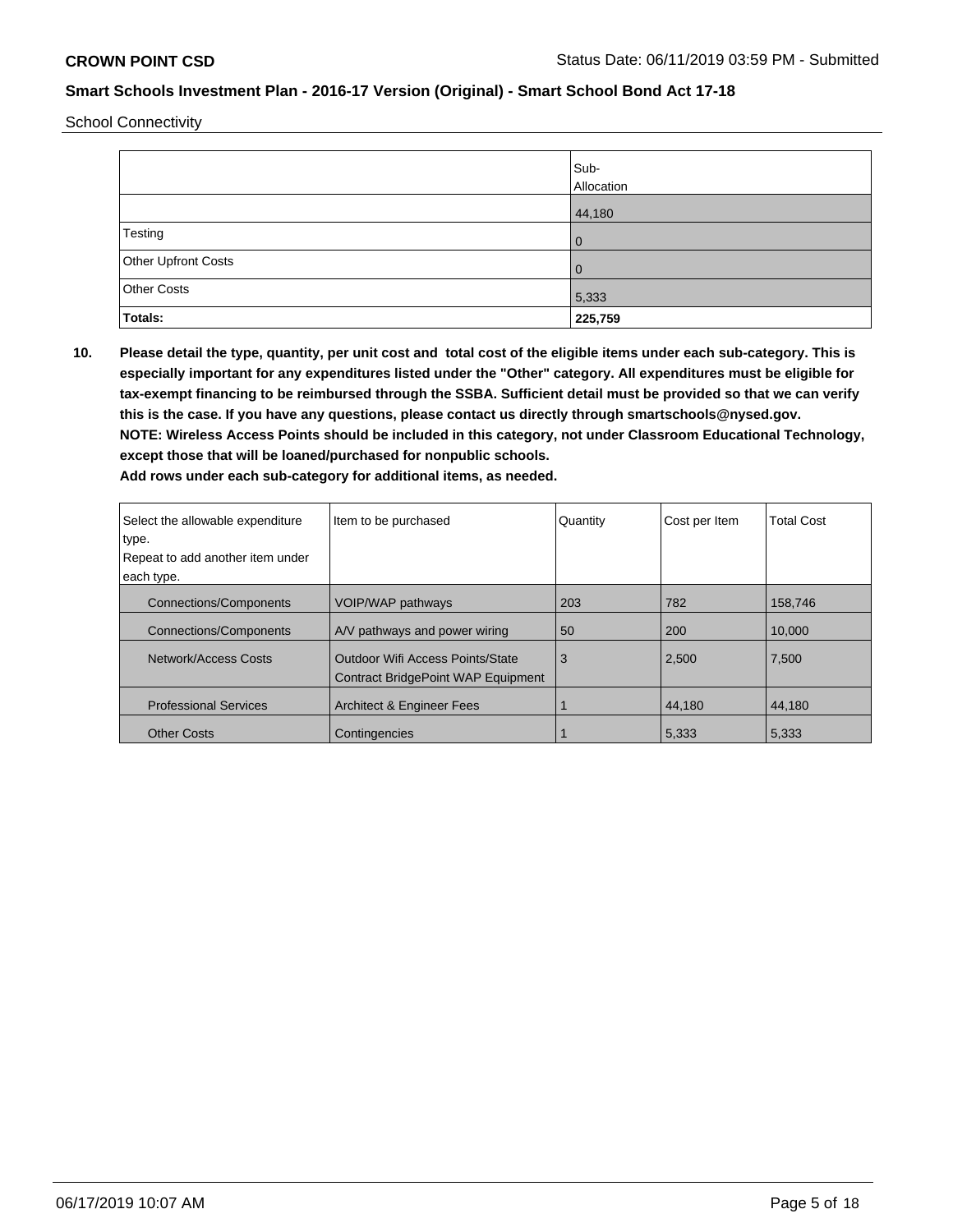Community Connectivity (Broadband and Wireless)

**1. Describe how you intend to use Smart Schools Bond Act funds for high-speed broadband and/or wireless connectivity projects in the community.**

N/A

**2. Please describe how the proposed project(s) will promote student achievement and increase student and/or staff access to the Internet in a manner that enhances student learning and/or instruction outside of the school day and/or school building.**

N/A

**3. Community connectivity projects must comply with all the necessary local building codes and regulations (building and related permits are not required prior to plan submission).**

 $\Box$  I certify that we will comply with all the necessary local building codes and regulations.

**4. Please describe the physical location of the proposed investment.**

N/A

**5. Please provide the initial list of partners participating in the Community Connectivity Broadband Project, along with their Federal Tax Identification (Employer Identification) number.**

| <b>Project Partners</b> | Federal ID#   |
|-------------------------|---------------|
| (No Response)           | (No Response) |

**6. If you are submitting an allocation for Community Connectivity, complete this table.**

**Note that the calculated Total at the bottom of the table must equal the Total allocation for this category that you entered in the SSIP Overview overall budget.**

|                                    | Sub-Allocation |
|------------------------------------|----------------|
| Network/Access Costs               | (No Response)  |
| <b>Outside Plant Costs</b>         | (No Response)  |
| <b>Tower Costs</b>                 | (No Response)  |
| <b>Customer Premises Equipment</b> | (No Response)  |
| <b>Professional Services</b>       | (No Response)  |
| Testing                            | (No Response)  |
| <b>Other Upfront Costs</b>         | (No Response)  |
| <b>Other Costs</b>                 | (No Response)  |
| Totals:                            | 0              |

**7. Please detail the type, quantity, per unit cost and total cost of the eligible items under each sub-category. This is especially important for any expenditures listed under the "Other" category. All expenditures must be capital-bond eligible to be reimbursed through the SSBA. If you have any questions, please contact us directly through smartschools@nysed.gov.**

| Select the allowable expenditure<br>type. | Item to be purchased | Quantity      | Cost per Item | <b>Total Cost</b> |
|-------------------------------------------|----------------------|---------------|---------------|-------------------|
| Repeat to add another item under          |                      |               |               |                   |
| each type.                                |                      |               |               |                   |
| (No Response)                             | (No Response)        | (No Response) | (No Response) | (No Response)     |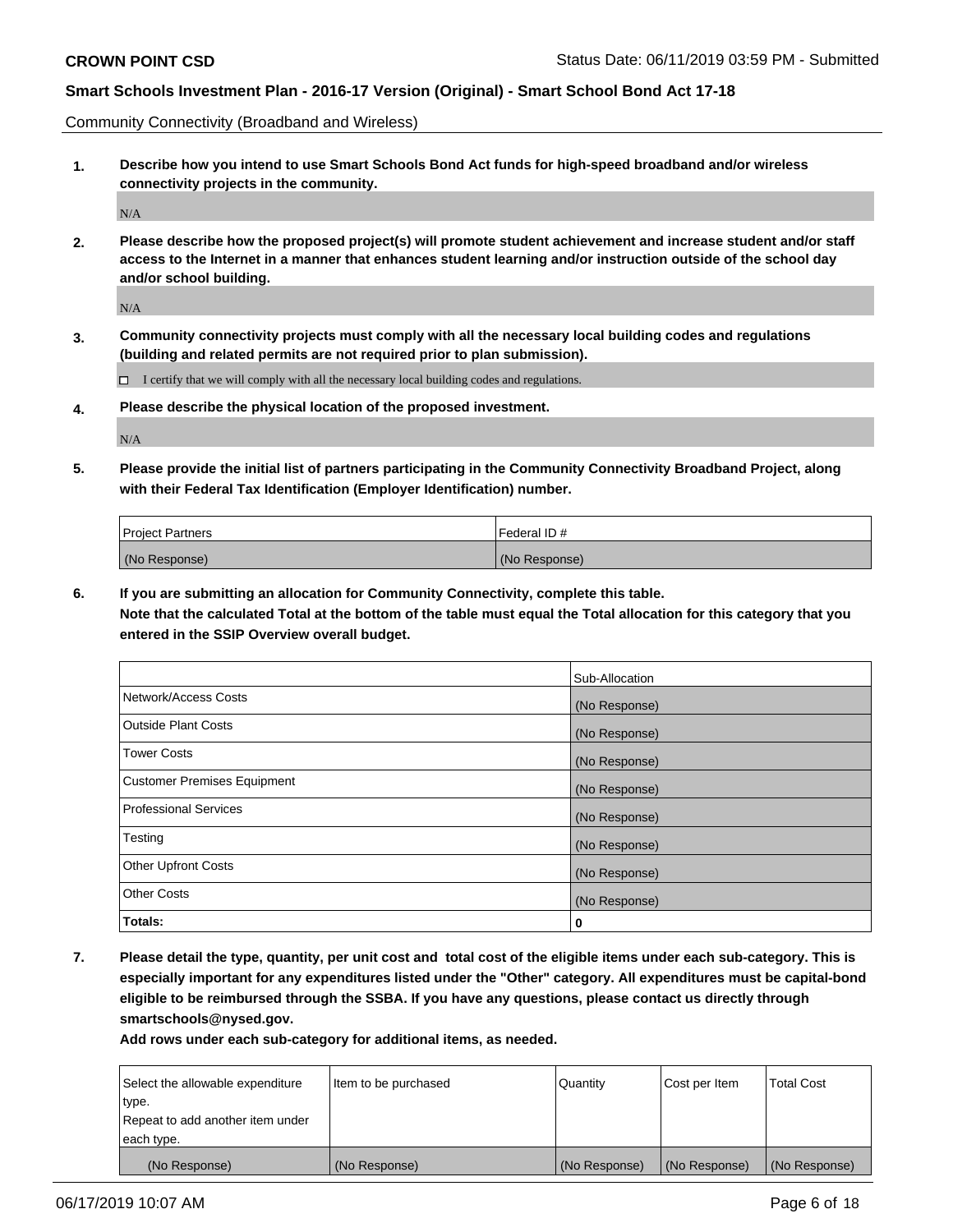#### Classroom Learning Technology

**1. In order for students and faculty to receive the maximum benefit from the technology made available under the Smart Schools Bond Act, their school buildings must possess sufficient connectivity infrastructure to ensure that devices can be used during the school day. Smart Schools Investment Plans must demonstrate that sufficient infrastructure that meets the Federal Communications Commission's 100 Mbps per 1,000 students standard currently exists in the buildings where new devices will be deployed, or is a planned use of a portion of Smart Schools Bond Act funds, or is under development through another funding source. Smart Schools Bond Act funds used for technology infrastructure or classroom technology investments must increase the number of school buildings that meet or exceed the minimum speed standard of 100 Mbps per 1,000 students and staff within 12 months. This standard may be met on either a contracted 24/7 firm service or a "burstable" capability. If the standard is met under the burstable criteria, it must be:**

**1. Specifically codified in a service contract with a provider, and**

**2. Guaranteed to be available to all students and devices as needed, particularly during periods of high demand, such as computer-based testing (CBT) periods.**

**Please describe how your district already meets or is planning to meet this standard within 12 months of plan submission.**

The Crown Point Central School is served by Fiber Optic cable that already allows us to meet or exceed the minimum speed standard of 100 Mbps per 1,000 students.

- **1a. If a district believes that it will be impossible to meet this standard within 12 months, it may apply for a waiver of this requirement, as described on the Smart Schools website. The waiver must be filed and approved by SED prior to submitting this survey.**
	- By checking this box, you are certifying that the school district has an approved waiver of this requirement on file with the New York State Education Department.

#### **2. Connectivity Speed Calculator (Required)**

|                         | I Number of | Multiply by | Divide by 1000 Current Speed |       | Expected                 | <b>Expected Date</b> |
|-------------------------|-------------|-------------|------------------------------|-------|--------------------------|----------------------|
|                         | Students    | 100 Kbps    | to Convert to                | in Mb | Speed to be              | <b>When</b>          |
|                         |             |             | Required                     |       | Attained Within Required |                      |
|                         |             |             | Speed in Mb                  |       | 12 Months                | Speed Will be        |
|                         |             |             |                              |       |                          | Met                  |
| <b>Calculated Speed</b> | 290         | 29.000      | 29                           | 100   | 100                      | currently met        |

**3. If the district wishes to have students and staff access the Internet from wireless devices within the school building, or in close proximity to it, it must first ensure that it has a robust Wi-Fi network in place that has sufficient bandwidth to meet user demand.**

**Please describe how you have quantified this demand and how you plan to meet this demand.**

The Crown Point Central School locally funded WiFi Access 2 years ago. We have 18 Access Points that allow our entire building to be WiFi accessible. Introducing more devices to our system in the amount available to us through Smart Schools purchases will require that we had several more Access Points and supporting hardware to maintain our robust network and provide sufficient bandwidth. Our current system is working just fine but will need expansion to support more devices as planned.

**4. All New York State public school districts are required to complete and submit an Instructional Technology Plan survey to the New York State Education Department in compliance with Section 753 of the Education Law and per Part 100.12 of the Commissioner's Regulations.**

**Districts that include educational technology purchases as part of their Smart Schools Investment Plan must have a submitted and approved Instructional Technology Plan survey on file with the New York State Education Department.**

By checking this box, you are certifying that the school district has an approved Instructional Technology Plan survey on file with the New York State Education Department.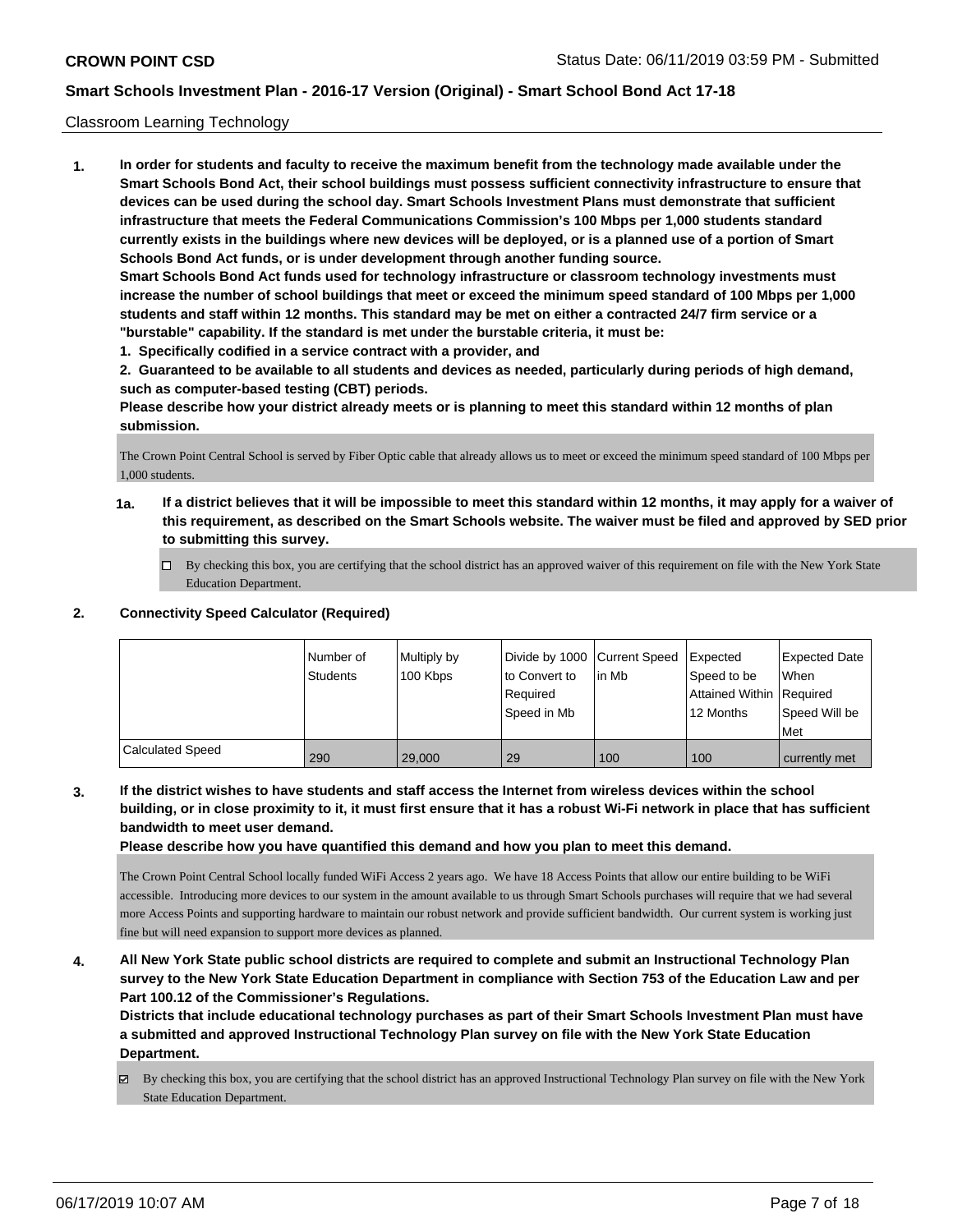#### Classroom Learning Technology

## **5. Describe the devices you intend to purchase and their compatibility with existing or planned platforms or systems. Specifically address the adequacy of each facility's electrical, HVAC and other infrastructure necessary to install and support the operation of the planned technology.**

CPCS will replace all Desktop Computers older than 5 years. \$25,000. We will also purchase more IPads for Elementary Classrooms and Chromebooks for grades 7-12, as well as a few laptops. We have budgeted locally and have approx 40 Ipads and 50 Chromebooks now. We have mobile carts for classroom use. The new devices will allow more classrooms access to the tablets at the same time. In addition, We will have over 60 percent our our Elementary students and over 80 percent of our grades 7-12 students will access to a device after our purchases. Will will purchase interactive smart Tv's and whiteboards as well. We will purchase an Audio Visual (A/V) system. Our Board has been committed to expenditures above the State Aided Hardware and Software amounts so we know that our devices will be compatible and expand our current system. We also sustain our platforms with this multi-year budgeting approach we have practiced.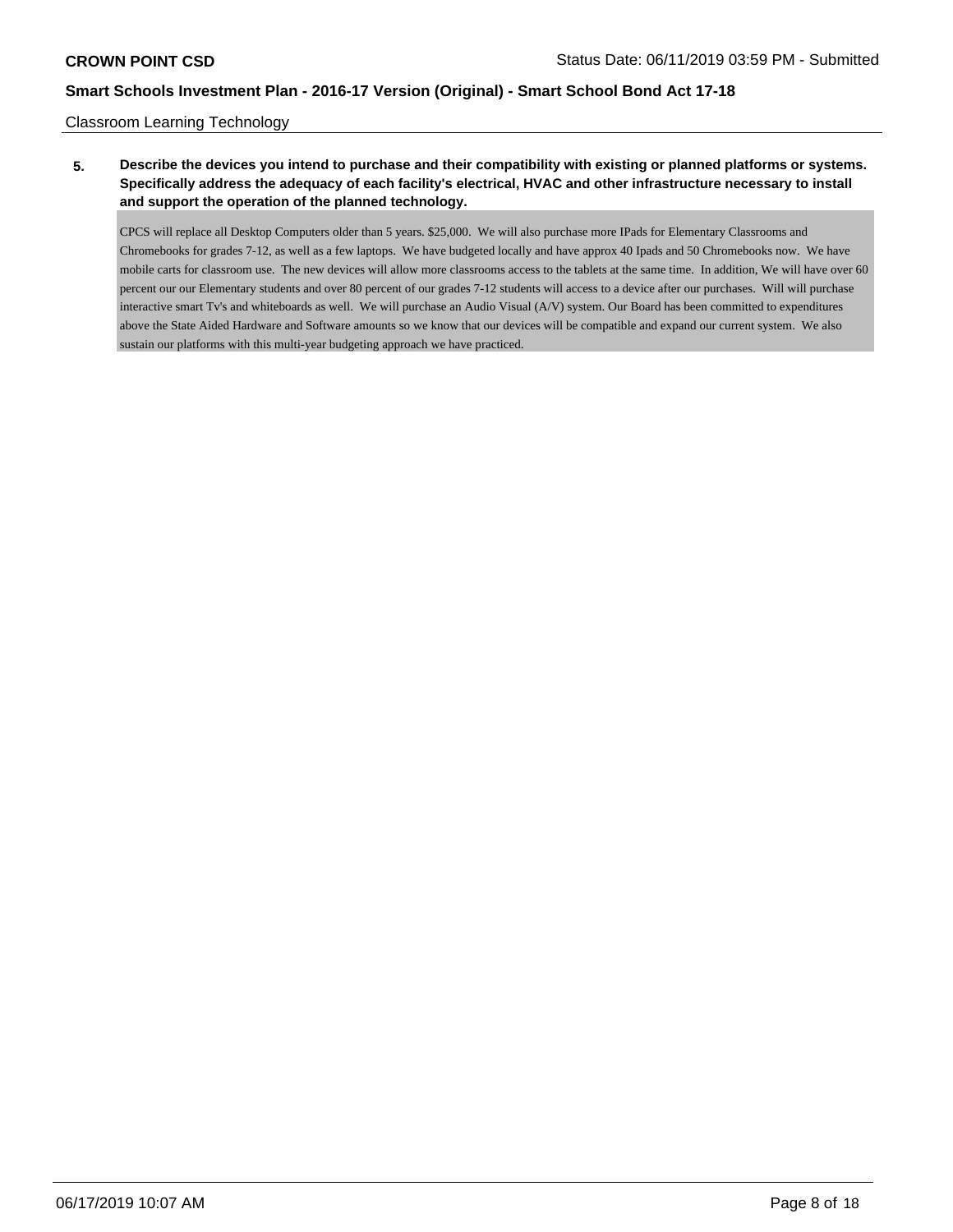#### Classroom Learning Technology

- **6. Describe how the proposed technology purchases will:**
	- **> enhance differentiated instruction;**
	- **> expand student learning inside and outside the classroom;**
	- **> benefit students with disabilities and English language learners; and**
	- **> contribute to the reduction of other learning gaps that have been identified within the district.**

**The expectation is that districts will place a priority on addressing the needs of students who struggle to succeed in a rigorous curriculum. Responses in this section should specifically address this concern and align with the district's Instructional Technology Plan (in particular Question 2 of E. Curriculum and Instruction: "Does the district's instructional technology plan address the needs of students with disabilities to ensure equitable access to instruction, materials and assessments?" and Question 3 of the same section: "Does the district's instructional technology plan address the provision of assistive technology specifically for students with disabilities to ensure access to and participation in the general curriculum?"**

Increased Technology allows for differentiated instruction. The number of devices and systems they run on certainly make expanded opportunities for student learning inside and outside the classroom. More access in our Library and after hours will assist in this cause.

CPCS always ensures that students with disabilities have equitable access to instruction, materials and assessments. Funding for specialized professional development for teachers and IT staff in order to make full use of available assistive technologies or funding for a comprehensive assistive technology needs assessment, on an individual basis, for all students identified as disabled. All students, including all students with disabilities, have access to assistive technology as needed. All students, including students with disabilities, and ELL participate in a general setting with general curriculum. Modifications of curriculum are made for students with disabilities as stated in their IEP. ELL services are provided as needed as well. We currently have 1 student taking the NYSSLAT and making great progress. We employ a Senior Technician from NERIC who purchases and maintains all apps and software. Teachers are authorized to request apps for install on Ipads. Software packages are content related and requisitioned by staff for our chromebooks and desktops. We use iReady schoolwide as well as others. All class activities are implemented using an integration of technology focus.

Teachers will have the ability to use digital technologies including, but not limited to Google Sites, Edmodo, and iTunes to increase communication and collaboration and integrate technology into the classroom by posting links, photos, pod casts, streaming video, and other digital content. Collaborative tools such as wikis, blogs and Moodle have been introduced as new forms of communication.

 The district will use chromebook carts in the high schools to enhance learning through opportunities for graphic arts, publication design, and communications programs including a new Film and Science and 3D Studio program. Our Elementary classrooms PreK-6 will use iPads to further Technology applications. Chromebooks and iPads will support curricular and instructional initiatives including Google Classroom, and iReady. The district will continue to provide opportunities to connect students and teachers in a global learning environment through various digital technologies including, but not limited to Internet, wireless network, Skype, Google Talk, and iTunes U.

The district will install new SMART Interactive Flat panels with multi touch capabilities and SMART Tables.

 There are provisions in the instructional technology plan to support differentiated instruction and provide accommodations for students with disabilities. Many students with special needs require a multi-modal approach to learning. These students learn more efficiently when the same information and concepts are presented in more than one format (i.e. visual, auditory, physical/interactive, etc.). Access to Smart Board technologies, computers, tablets, word processing, etc., allow teachers the flexibility to design specialized instruction to address a wide range learning styles and needs. Our Special Education software includes Choiceworks by BEE Visual, Infiniteach Autism Core Skills and many iBooks.

 Varying styles of visual presentations of information can be provided for the whole class, or for an individual; class notes can be made available at the end of the class. Some examples of apps and software used include All Grade Phonics, Abby Phonics, iTouch Math, itouch Language and iTouch Science. We also use non-fiction technology resources like Cobblestone Magazine, etc.

 Finally, we provide assistive technology for students with varying special needs, including but not limited to: augmentative communication devices,hearing aids, and aids for visual and physical impairments. Some of the technologies typically provided to meet these needs include laptop computers,tablets, closed circuit TV's, and sound field systems. Having these technologies available empowers the District to provide support to level the playing field for students with disabilities.

 Crown Point District continues to address the need of students with disabilities who require assistive technology. To further assist students with special needs, the district will continue to assess and explore new assistive technology products that are matched to individual students' needs.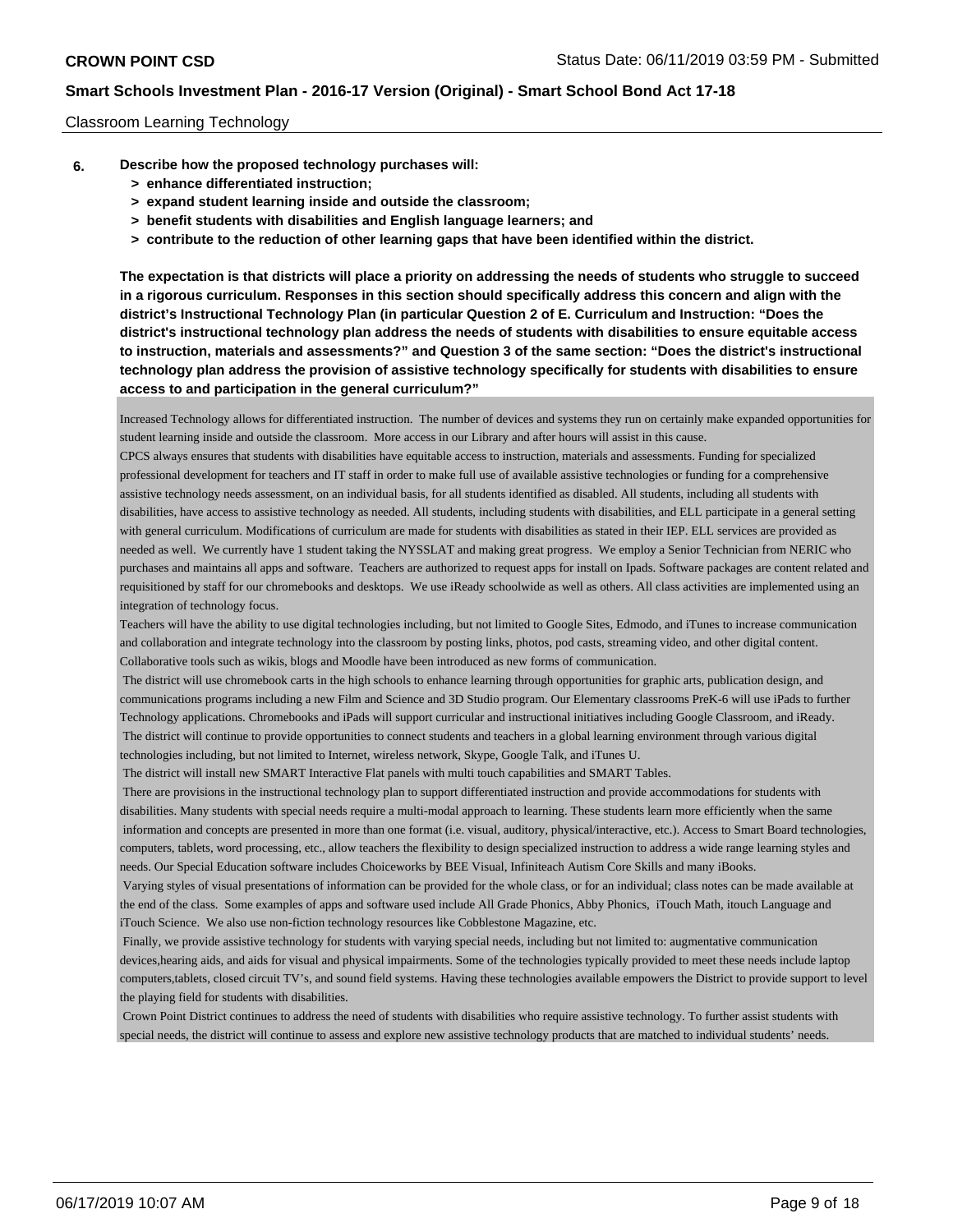Classroom Learning Technology

### **7. Where appropriate, describe how the proposed technology purchases will enhance ongoing communication with parents and other stakeholders and help the district facilitate technology-based regional partnerships, including distance learning and other efforts.**

The proposed purchases by CPCS will enhance ongoing communication with parents and other stakeholder in a variety of ways. Our poverty level is very high at 76% currently. With more access and more devices, we can expand the use of our technology to students and their families. In addition, we will be able to facilitate technology based partnerships with neighboring schools and our BOCES to include expanded curriculum offerings and distance learning.

**8. Describe the district's plan to provide professional development to ensure that administrators, teachers and staff can employ the technology purchased to enhance instruction successfully.**

**Note: This response should be aligned and expanded upon in accordance with your district's response to Question 1 of F. Professional Development of your Instructional Technology Plan: "Please provide a summary of professional development offered to teachers and staff, for the time period covered by this plan, to support technology to enhance teaching and learning. Please include topics, audience and method of delivery within your summary."**

CPCS will be responsible for Professional Development (PD) that will be a top priority for the success of all learners. PD must be integrated within all content areas and grade levels. Also, PD must be ongoing due to the simultaneous learning of how to use technology, the integration of technology in instruction, and the continual emergence of new and improved technologies and practices. PD must be differentiated to address the needs, aptitudes, and styles of adult learners. All staff members will be held accountable for professional learning within a PD structure that engages, encourages, and empowers all learners.

#### Purpose:

 The purpose of professional development is to ensure the success of the integration of technology in teaching and learning. Technology's value is not merely in its inherent capabilities but in its impact, when applied appropriately, on teaching and learning. Also, the integration of technology helps to close the digital, generational, and cultural divides often evident between teachers and students. Closing this divide will enhance delivery and affirmation of the curriculum. Also, collaboration amongst colleagues in an ongoing PD structure inspires innovation, collaboration and collegiality. CPCS calendar includes professional development 4 full days per school year. Also, we have at least 5 early dismissal days when professional development is carried out. This year, our first day of school will be a staff day with a full day of work with a consultant, Sean Brady of Prism Decisions Systems, to work on our Smart Schools Technology vision and goals with the entire teaching staff, community members, CVES Tech support, parents and others. Topics will include those required by the Instructional Technology Plan and the Smart Schools Initiative. Our professional development activities include CVES presenters, and staff on-site. In addition, CPCS had elected to participate in CVES programs that include a parttime curriculum instructor and a NERIC Tech Integration Specialist.

Topics included in training opportunities include: SmartTable Training, AquosBoard Training, Poverty with CVES presenters on Eric Jensen's work, WinCapweb, Career Connect, ELL, Instructional Services Technology Training, and various other local trainings on-site throughout each school year.

- **9. Districts must contact the SUNY/CUNY teacher preparation program that supplies the largest number of the district's new teachers to request advice on innovative uses and best practices at the intersection of pedagogy and educational technology.**
	- $\boxtimes$  By checking this box, you certify that you have contacted the SUNY/CUNY teacher preparation program that supplies the largest number of your new teachers to request advice on these issues.

#### **9a. Please enter the name of the SUNY or CUNY Institution that you contacted.**

SUNY Plattsburgh

**9b. Enter the primary Institution phone number.**

518-564-2128

**9c. Enter the name of the contact person with whom you consulted and/or will be collaborating with on innovative uses of technology and best practices.**

Brittany Trybendis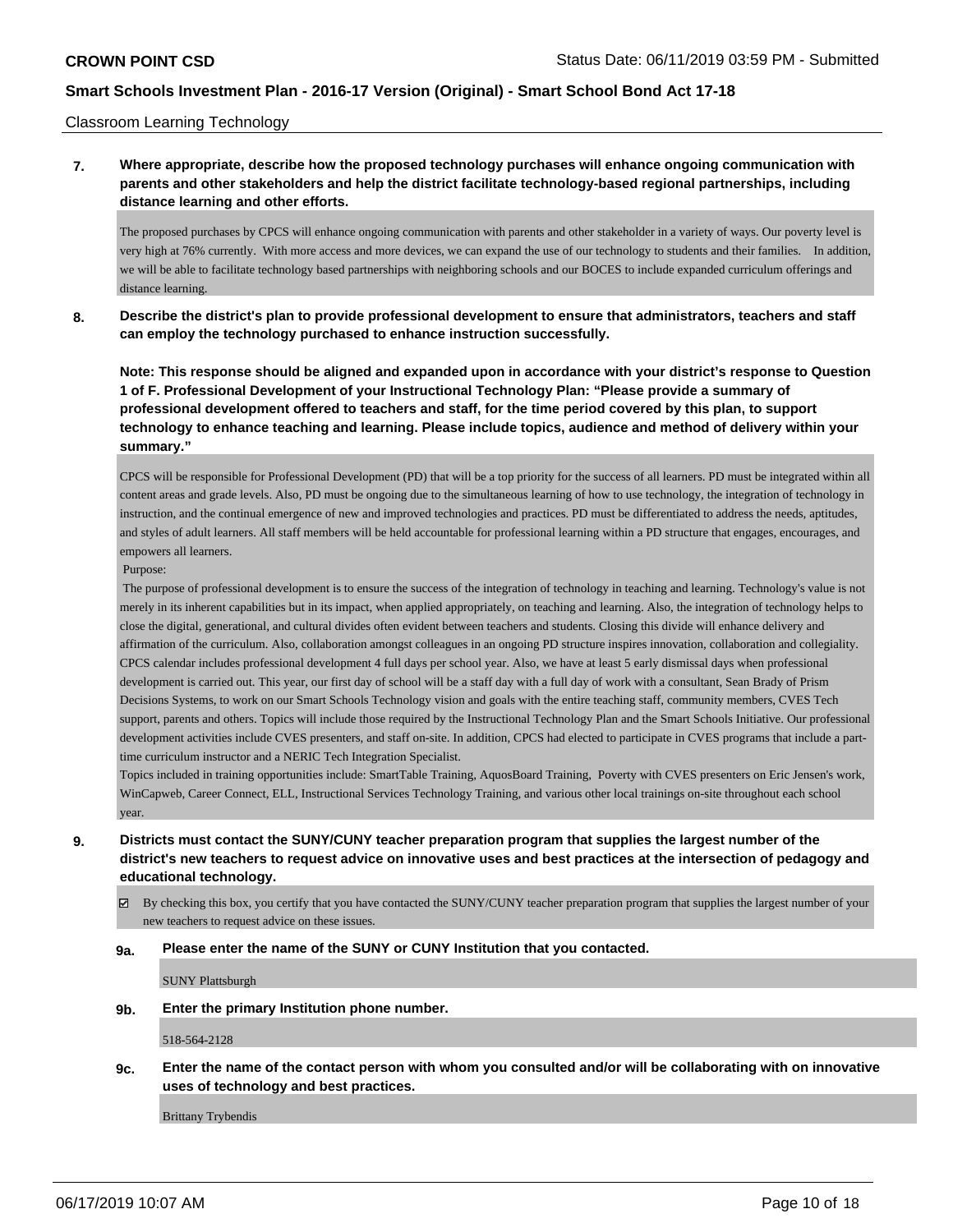#### Classroom Learning Technology

**10. A district whose Smart Schools Investment Plan proposes the purchase of technology devices and other hardware must account for nonpublic schools in the district.**

**Are there nonpublic schools within your school district?**

- □ Yes
- $\boxtimes$  No
- **11. Nonpublic Classroom Technology Loan Calculator**

**The Smart Schools Bond Act provides that any Classroom Learning Technology purchases made using Smart Schools funds shall be lent, upon request, to nonpublic schools in the district. However, no school district shall be required to loan technology in amounts greater than the total obtained and spent on technology pursuant to the Smart Schools Bond Act and the value of such loan may not exceed the total of \$250 multiplied by the nonpublic school enrollment in the base year at the time of enactment.**

**See:**

**http://www.p12.nysed.gov/mgtserv/smart\_schools/docs/Smart\_Schools\_Bond\_Act\_Guidance\_04.27.15\_Final.pdf.**

|                                     | 1. Classroom<br>Technology<br>Sub-allocation | l 2. Public<br>l Enrollment<br>$(2014 - 15)$ | 3. Nonpublic<br>Enrollment<br>$(2014-15)$ | l 4. Sum of<br>Public and<br>Nonpublic<br>Enrollment | 15. Total Per<br>Pupil Sub-<br>lallocation | 6. Total<br>Nonpublic Loan<br>Amount                                                          |
|-------------------------------------|----------------------------------------------|----------------------------------------------|-------------------------------------------|------------------------------------------------------|--------------------------------------------|-----------------------------------------------------------------------------------------------|
| Calculated Nonpublic Loan<br>Amount |                                              |                                              |                                           |                                                      |                                            | (No Response)   (No Response)   (No Response)   (No Response)   (No Response)   (No Response) |

**12. To ensure the sustainability of technology purchases made with Smart Schools funds, districts must demonstrate a long-term plan to maintain and replace technology purchases supported by Smart Schools Bond Act funds. This sustainability plan shall demonstrate a district's capacity to support recurring costs of use that are ineligible for Smart Schools Bond Act funding such as device maintenance, technical support, Internet and wireless fees, maintenance of hotspots, staff professional development, building maintenance and the replacement of incidental items. Further, such a sustainability plan shall include a long-term plan for the replacement of purchased devices and equipment at the end of their useful life with other funding sources.**

By checking this box, you certify that the district has a sustainability plan as described above.

**13. Districts must ensure that devices purchased with Smart Schools Bond funds will be distributed, prepared for use, maintained and supported appropriately. Districts must maintain detailed device inventories in accordance with generally accepted accounting principles.**

 $\boxtimes$  By checking this box, you certify that the district has a distribution and inventory management plan and system in place.

**14. If you are submitting an allocation for Classroom Learning Technology complete this table. Note that the calculated Total at the bottom of the table must equal the Total allocation for this category that you entered in the SSIP Overview overall budget.**

|                          | Sub-Allocation |
|--------------------------|----------------|
| Interactive Whiteboards  | 20,000         |
| <b>Computer Servers</b>  | (No Response)  |
| <b>Desktop Computers</b> | 25,000         |
| Laptop Computers         | 17,500         |
| <b>Tablet Computers</b>  | 22,000         |
| <b>Other Costs</b>       | 43,748         |
| Totals:                  | 128,248        |

**15. Please detail the type, quantity, per unit cost and total cost of the eligible items under each sub-category. This is**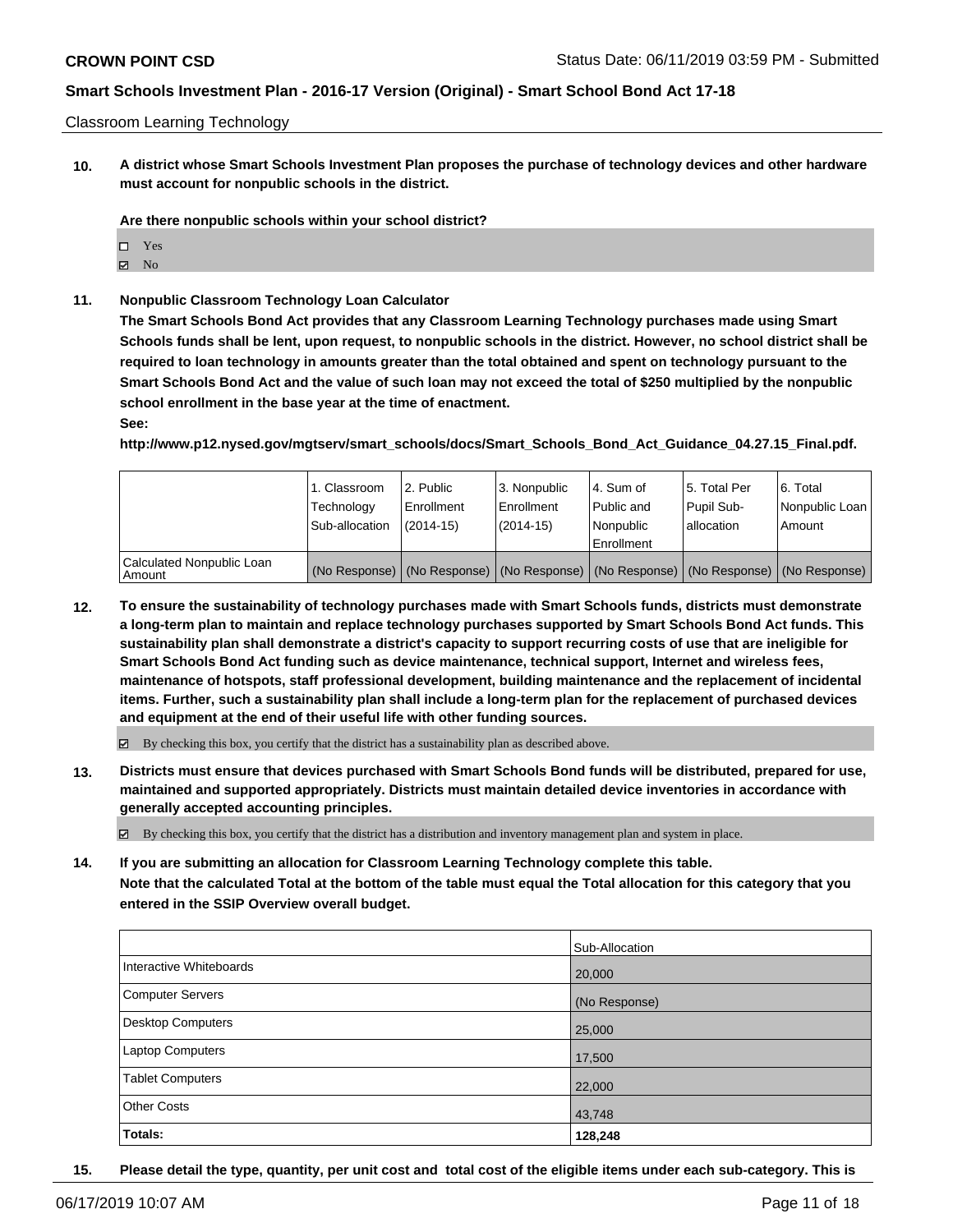#### Classroom Learning Technology

**especially important for any expenditures listed under the "Other" category. All expenditures must be capital-bond eligible to be reimbursed through the SSBA. If you have any questions, please contact us directly through smartschools@nysed.gov.**

**Please specify in the "Item to be Purchased" field which specific expenditures and items are planned to meet the district's nonpublic loan requirement, if applicable.**

**NOTE: Wireless Access Points that will be loaned/purchased for nonpublic schools should ONLY be included in this category, not under School Connectivity, where public school districts would list them. Add rows under each sub-category for additional items, as needed.**

| Select the allowable expenditure<br>type.<br>Repeat to add another item under<br>each type. | l Item to be Purchased                                       | Quantity     | Cost per Item | <b>Total Cost</b> |
|---------------------------------------------------------------------------------------------|--------------------------------------------------------------|--------------|---------------|-------------------|
|                                                                                             |                                                              |              |               |                   |
| Interactive Whiteboards                                                                     | interactive whiteboards                                      | 20           | 1,000         | 20,000            |
| <b>Desktop Computers</b>                                                                    | desktops                                                     | 29           | 862           | 25,000            |
| <b>Laptop Computers</b>                                                                     | laptops                                                      | 5            | 500           | 2,500             |
| <b>Tablet Computers</b>                                                                     | ipads                                                        | 100          | 220           | 22,000            |
| <b>Laptop Computers</b>                                                                     | chromebooks                                                  | 50           | 300           | 15,000            |
| <b>Other Costs</b>                                                                          | smart ty's                                                   | 10           | 1,005         | 10.048            |
| <b>Other Costs</b>                                                                          | Audio Visual System State Contract                           | $\mathbf{1}$ | 13,014        | 13,014            |
| <b>Other Costs</b>                                                                          | Audio Visual Projector State Contrat                         | $\mathbf 1$  | 9,362         | 9,362             |
| <b>Other Costs</b>                                                                          | Audio Visual Screens State Contract                          | 4            | 1,300         | 5,200             |
| <b>Other Costs</b>                                                                          | Audio Visual System State Contract<br>Cabinets/Storage Racks | 3            | 1.500         | 4,500             |
| <b>Other Costs</b>                                                                          | Audio Visual State Contract Extended<br>Warranty             | 1            | 1,624         | 1,624             |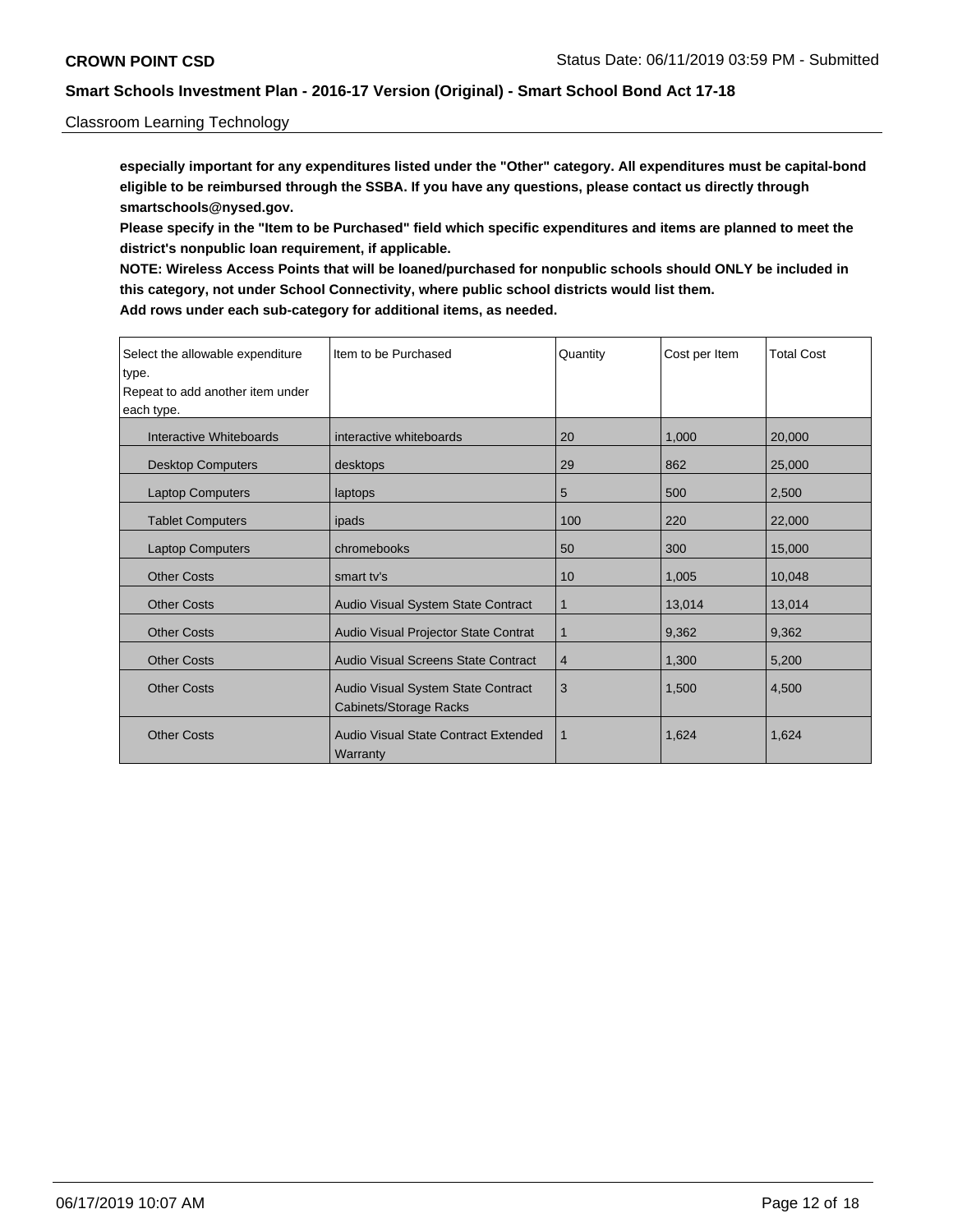#### Pre-Kindergarten Classrooms

**1. Provide information regarding how and where the district is currently serving pre-kindergarten students and justify the need for additional space with enrollment projections over 3 years.**

(No Response)

- **2. Describe the district's plan to construct, enhance or modernize education facilities to accommodate prekindergarten programs. Such plans must include:**
	- **Specific descriptions of what the district intends to do to each space;**
	- **An affirmation that pre-kindergarten classrooms will contain a minimum of 900 square feet per classroom;**
	- **The number of classrooms involved;**
	- **The approximate construction costs per classroom; and**
	- **Confirmation that the space is district-owned or has a long-term lease that exceeds the probable useful life of the improvements.**

(No Response)

**3. Smart Schools Bond Act funds may only be used for capital construction costs. Describe the type and amount of additional funds that will be required to support ineligible ongoing costs (e.g. instruction, supplies) associated with any additional pre-kindergarten classrooms that the district plans to add.**

(No Response)

**4. All plans and specifications for the erection, repair, enlargement or remodeling of school buildings in any public school district in the State must be reviewed and approved by the Commissioner. Districts that plan capital projects using their Smart Schools Bond Act funds will undergo a Preliminary Review Process by the Office of Facilities Planning.**

**Please indicate on a separate row each project number given to you by the Office of Facilities Planning.**

| Project Number |  |
|----------------|--|
| (No Response)  |  |
|                |  |

**5. If you have made an allocation for Pre-Kindergarten Classrooms, complete this table.**

**Note that the calculated Total at the bottom of the table must equal the Total allocation for this category that you entered in the SSIP Overview overall budget.**

|                                          | Sub-Allocation |
|------------------------------------------|----------------|
| Construct Pre-K Classrooms               | (No Response)  |
| Enhance/Modernize Educational Facilities | (No Response)  |
| <b>Other Costs</b>                       | (No Response)  |
| Totals:                                  | 0              |

**6. Please detail the type, quantity, per unit cost and total cost of the eligible items under each sub-category. This is especially important for any expenditures listed under the "Other" category. All expenditures must be capital-bond eligible to be reimbursed through the SSBA. If you have any questions, please contact us directly through smartschools@nysed.gov.**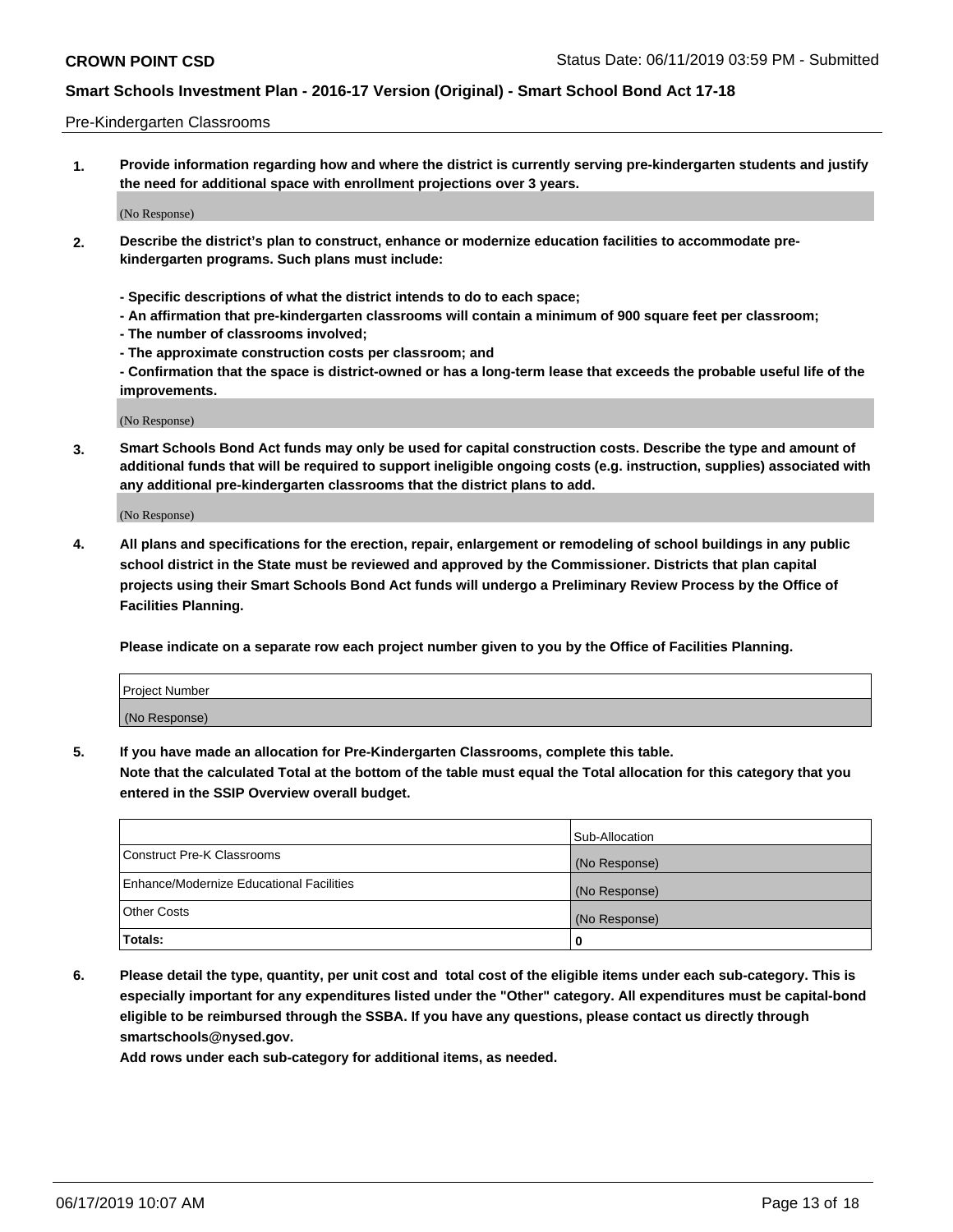Pre-Kindergarten Classrooms

| Select the allowable expenditure | Item to be purchased | Quantity      | Cost per Item | <b>Total Cost</b> |
|----------------------------------|----------------------|---------------|---------------|-------------------|
| type.                            |                      |               |               |                   |
| Repeat to add another item under |                      |               |               |                   |
| each type.                       |                      |               |               |                   |
| (No Response)                    | (No Response)        | (No Response) | (No Response) | (No Response)     |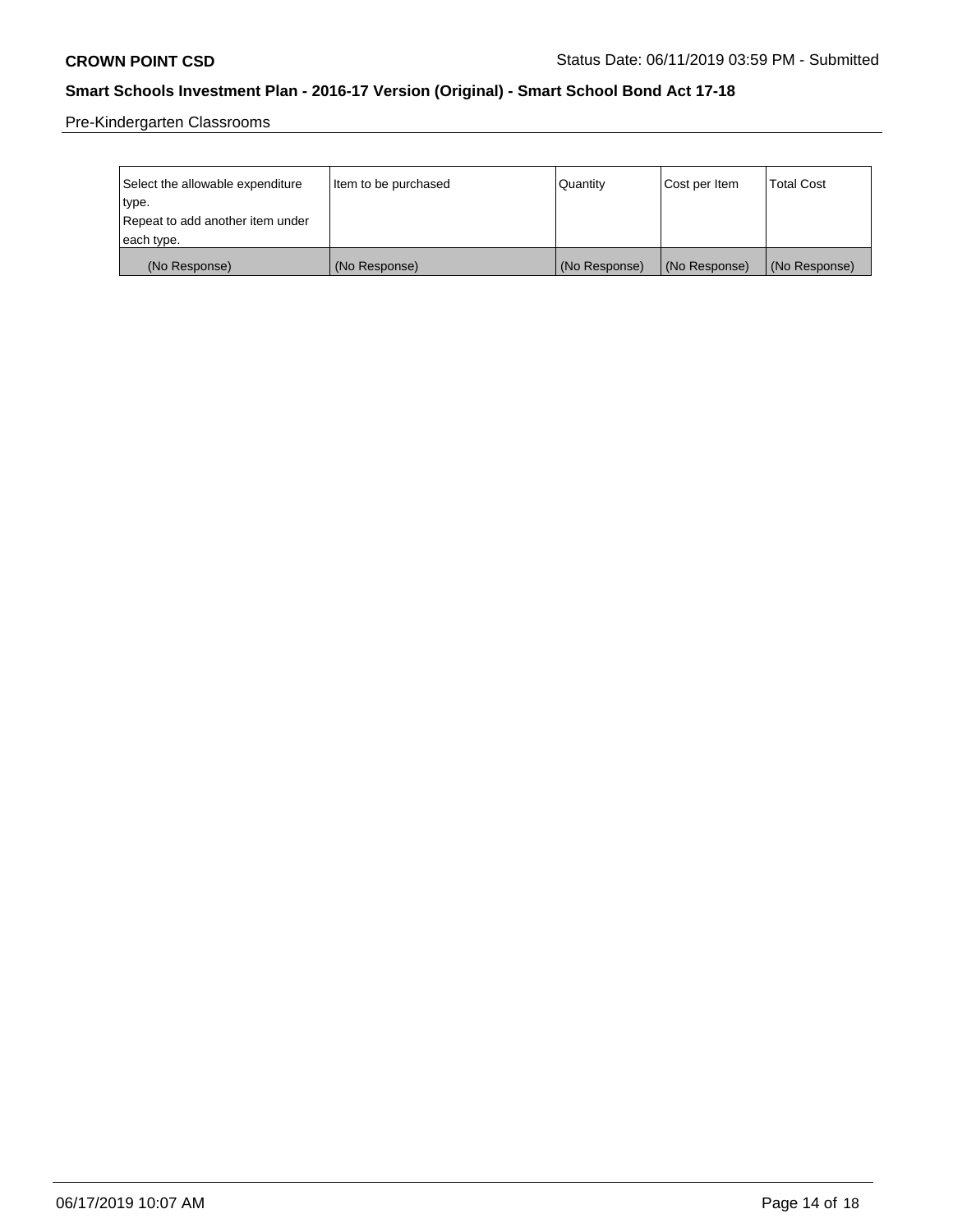Replace Transportable Classrooms

**1. Describe the district's plan to construct, enhance or modernize education facilities to provide high-quality instructional space by replacing transportable classrooms.**

(No Response)

**2. All plans and specifications for the erection, repair, enlargement or remodeling of school buildings in any public school district in the State must be reviewed and approved by the Commissioner. Districts that plan capital projects using their Smart Schools Bond Act funds will undergo a Preliminary Review Process by the Office of Facilities Planning.**

**Please indicate on a separate row each project number given to you by the Office of Facilities Planning.**

| Project Number |               |  |
|----------------|---------------|--|
|                |               |  |
|                |               |  |
|                | (No Response) |  |

**3. For large projects that seek to blend Smart Schools Bond Act dollars with other funds, please note that Smart Schools Bond Act funds can be allocated on a pro rata basis depending on the number of new classrooms built that directly replace transportable classroom units.**

**If a district seeks to blend Smart Schools Bond Act dollars with other funds describe below what other funds are being used and what portion of the money will be Smart Schools Bond Act funds.**

(No Response)

**4. If you have made an allocation for Replace Transportable Classrooms, complete this table. Note that the calculated Total at the bottom of the table must equal the Total allocation for this category that you entered in the SSIP Overview overall budget.**

|                                                | Sub-Allocation |
|------------------------------------------------|----------------|
| Construct New Instructional Space              | (No Response)  |
| Enhance/Modernize Existing Instructional Space | (No Response)  |
| <b>Other Costs</b>                             | (No Response)  |
| Totals:                                        | 0              |

**5. Please detail the type, quantity, per unit cost and total cost of the eligible items under each sub-category. This is especially important for any expenditures listed under the "Other" category. All expenditures must be capital-bond eligible to be reimbursed through the SSBA. If you have any questions, please contact us directly through smartschools@nysed.gov.**

| Select the allowable expenditure | Item to be purchased | l Quantitv    | Cost per Item | <b>Total Cost</b> |
|----------------------------------|----------------------|---------------|---------------|-------------------|
| type.                            |                      |               |               |                   |
| Repeat to add another item under |                      |               |               |                   |
| each type.                       |                      |               |               |                   |
| (No Response)                    | (No Response)        | (No Response) | (No Response) | (No Response)     |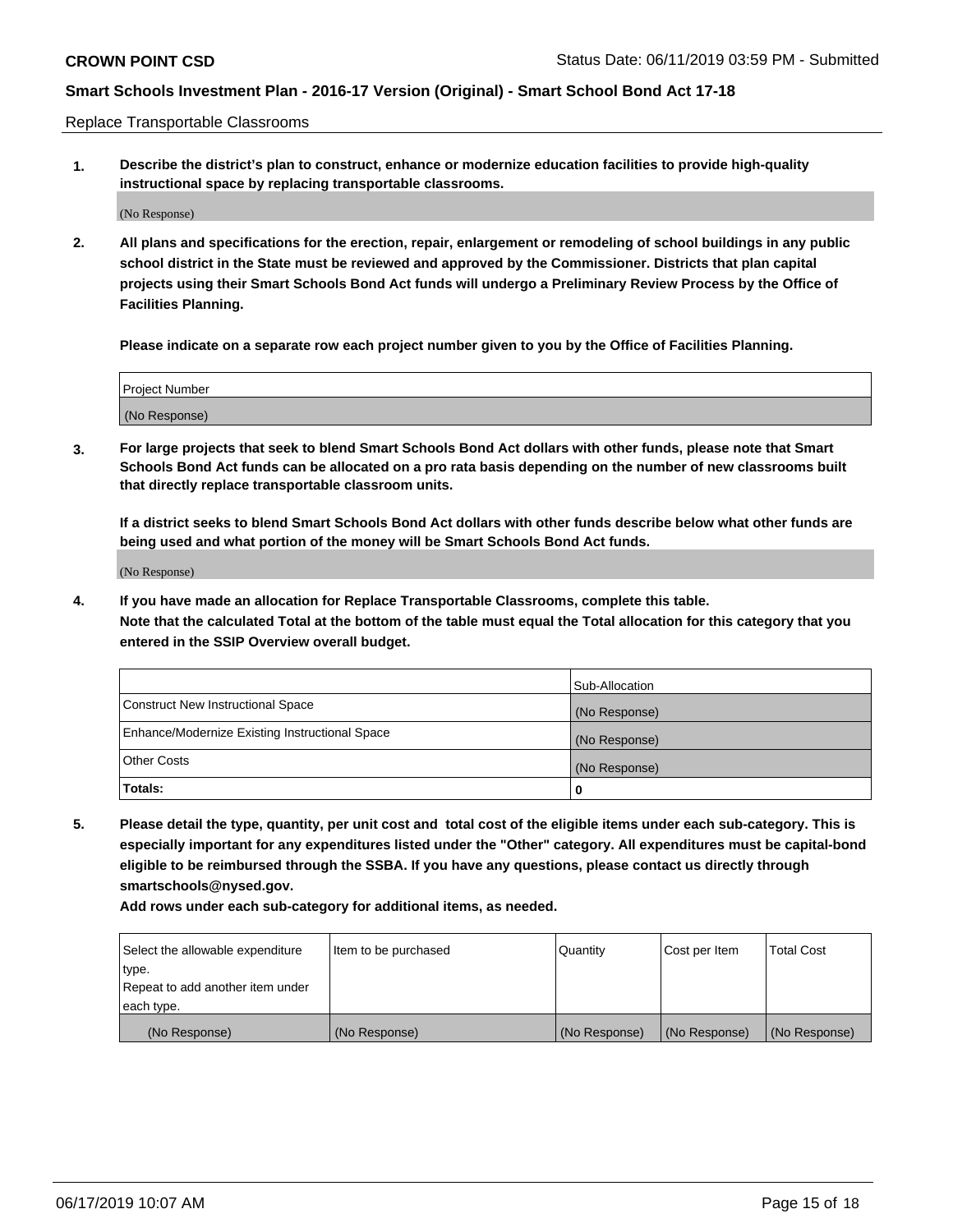#### High-Tech Security Features

### **1. Describe how you intend to use Smart Schools Bond Act funds to install high-tech security features in school buildings and on school campuses.**

CPCS used locally budgeted funds to install a new security system 2 years ago. We have new automated access doors and a new security camera system. We plan to install an Emergency Communication System VOIP Phone System with Classroom Alerts in all classrooms and office spaces. We currently have an antiquated intercom system that cannot communicate between rooms or to the outside in case of emergencies. Parents and Community Members are not able to access this current communication system.

**2. All plans and specifications for the erection, repair, enlargement or remodeling of school buildings in any public school district in the State must be reviewed and approved by the Commissioner. Districts that plan capital projects using their Smart Schools Bond Act funds will undergo a Preliminary Review Process by the Office of Facilities Planning.** 

**Please indicate on a separate row each project number given to you by the Office of Facilities Planning.**

| <b>Project Number</b> |  |
|-----------------------|--|
| 15-02-03-04-0-001-014 |  |

#### **3. Was your project deemed eligible for streamlined Review?**

Yes  $\boxtimes$  No

**4. Include the name and license number of the architect or engineer of record.**

| <b>Name</b>                  | License Number |
|------------------------------|----------------|
| Dave Whitford, AES Northeast | 19773          |

**5. If you have made an allocation for High-Tech Security Features, complete this table. Note that the calculated Total at the bottom of the table must equal the Total allocation for this category that you entered in the SSIP Overview overall budget.**

|                                                      | Sub-Allocation |
|------------------------------------------------------|----------------|
| Capital-Intensive Security Project (Standard Review) | (No Response)  |
| Electronic Security System                           | 38,478         |
| <b>Entry Control System</b>                          | (No Response)  |
| Approved Door Hardening Project                      | (No Response)  |
| <b>Other Costs</b>                                   | $\overline{0}$ |
| Totals:                                              | 38,478         |

**6. Please detail the type, quantity, per unit cost and total cost of the eligible items under each sub-category. This is especially important for any expenditures listed under the "Other" category. All expenditures must be capital-bond eligible to be reimbursed through the SSBA. If you have any questions, please contact us directly through smartschools@nysed.gov.**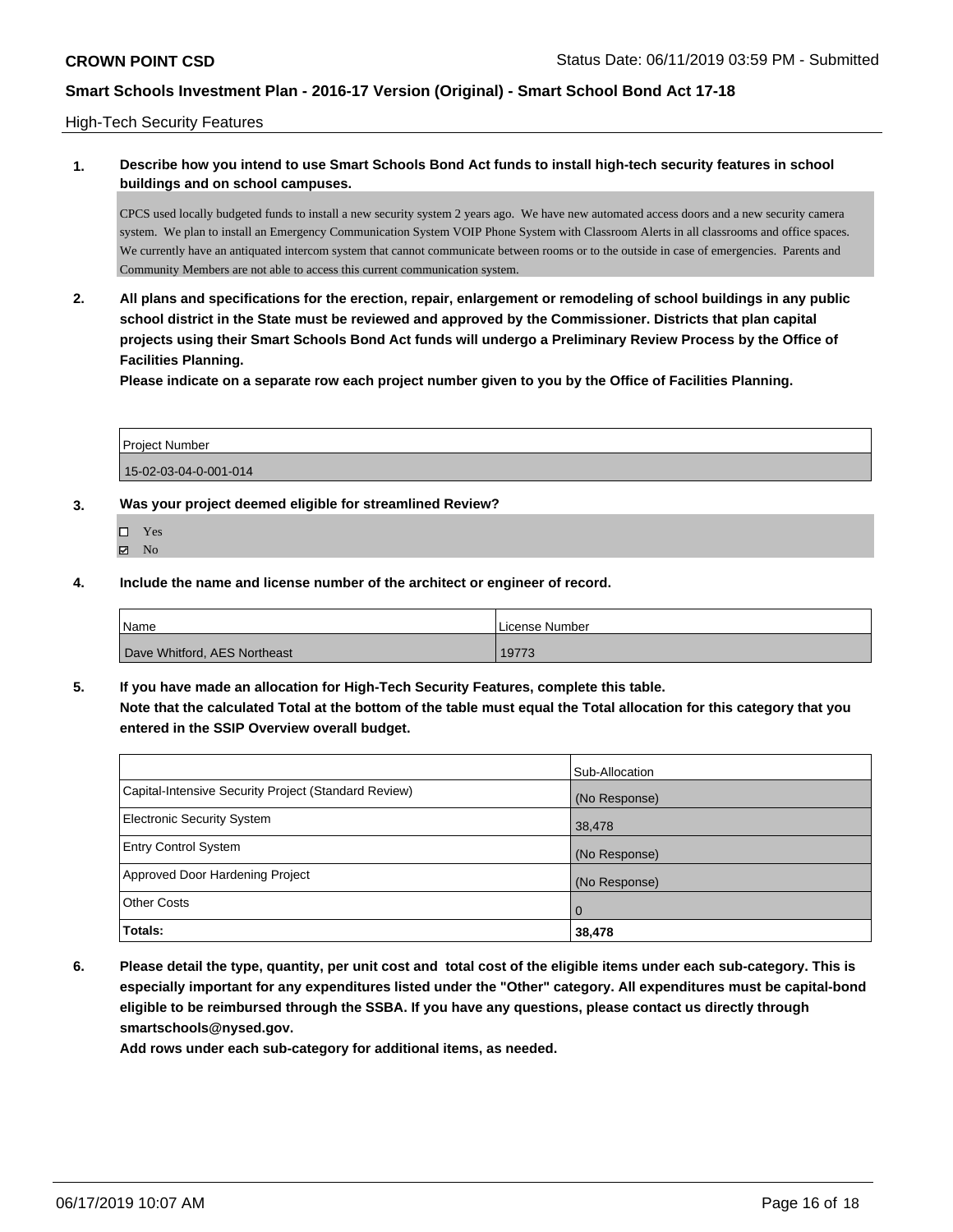High-Tech Security Features

| Select the allowable expenditure<br>type.<br>Repeat to add another item under | Item to be purchased                                | Quantity | Cost per Item | <b>Total Cost</b> |
|-------------------------------------------------------------------------------|-----------------------------------------------------|----------|---------------|-------------------|
| each type.                                                                    |                                                     |          |               |                   |
| <b>Electronic Security System</b>                                             | VOIP/SECURITY COMMUNICATIONS 54.00<br><b>SYSTEM</b> |          | 513           | 27,702            |
| <b>Electronic Security System</b>                                             | Cabling and Wiring VOIP/Security<br>System          | 54.00    | 200           | 10,776            |